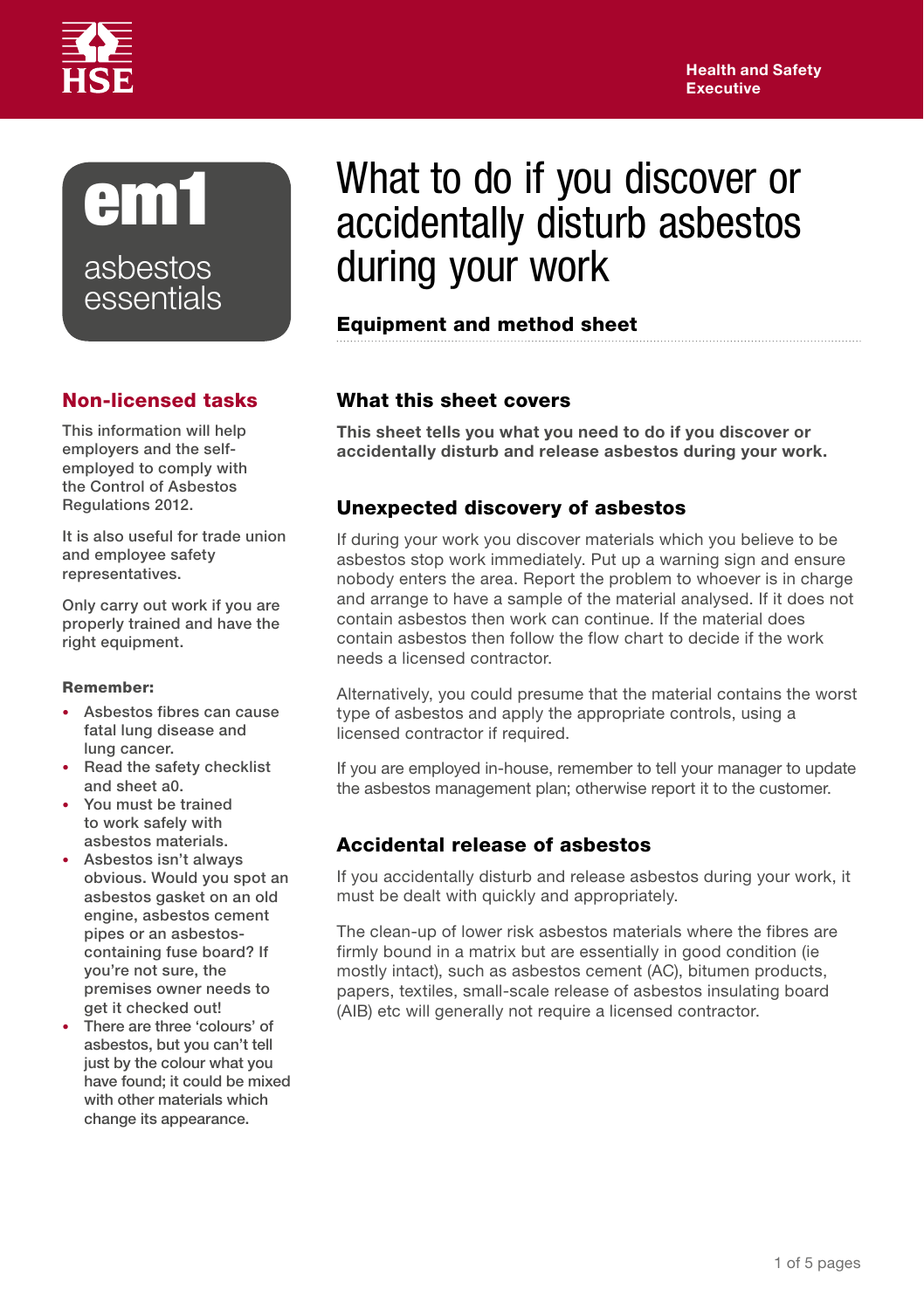#### Caution

Check what you're working on before you start:

- Avoid using a sweeping brush as this can spread asbestos.
- Make sure no unauthorised personnel enter the area.
- The clean-up of any accidental release of higher risk materials, eg asbestos lagging, loose fill, asbestos coatings (not textured coatings) or large-scale releases of AIB, must be done by a licensed contractor.

### Emergency procedures

Your emergency procedures should include managing an uncontrolled release of asbestos materials into the workplace. Steps should be taken to:

- warn anybody who may be affected;
- exclude from the area anyone not needed to deal with the release;
- **•** identify the cause of the uncontrolled release:
- **e** regain adequate control as soon as possible;
- make sure anyone in the work area affected who is not wearing personal protective equipment (PPE), including respiratory protective equipment (RPE), leaves the affected area immediately. Minimise the spread of asbestos by ensuring they are suitably decontaminated;
- clean up dust and debris (see em7);
- decontaminate anyone who is contaminated with dust and debris;
- ensure rags, clothing or PPE is decontaminated or disposed of as contaminated waste;
- consider lone and/or remote workers to ensure they can alert someone if necessary.



Top row: An asbestos gasket, asbestos cement pipes and an asbestoscontaining fuse board

Bottom row: The asbestos cement pipes are labelled, so are the tiles, but you might not know until you start to lift them. There could be sprayed limpet under the AC sheeting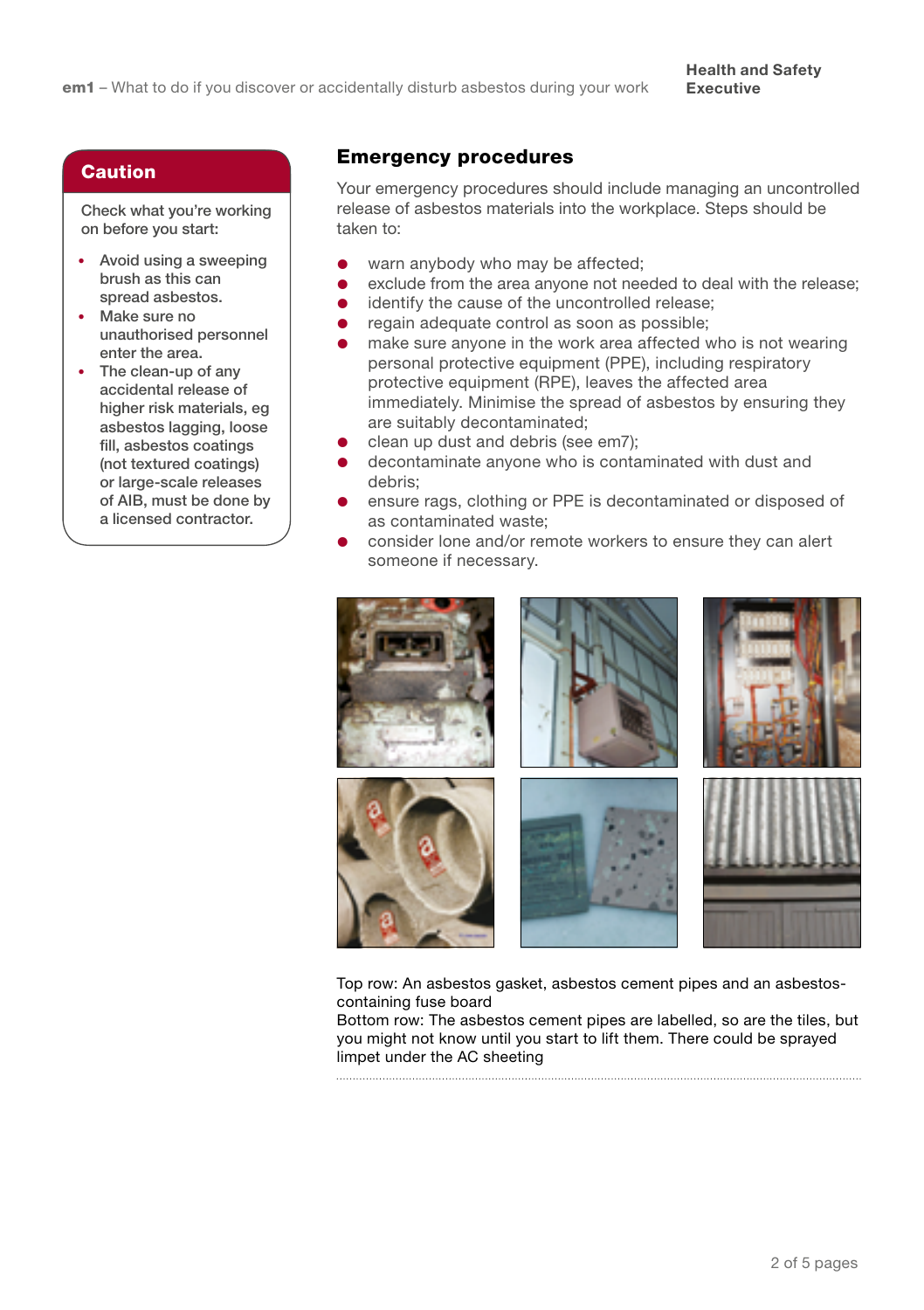#### Flow chart

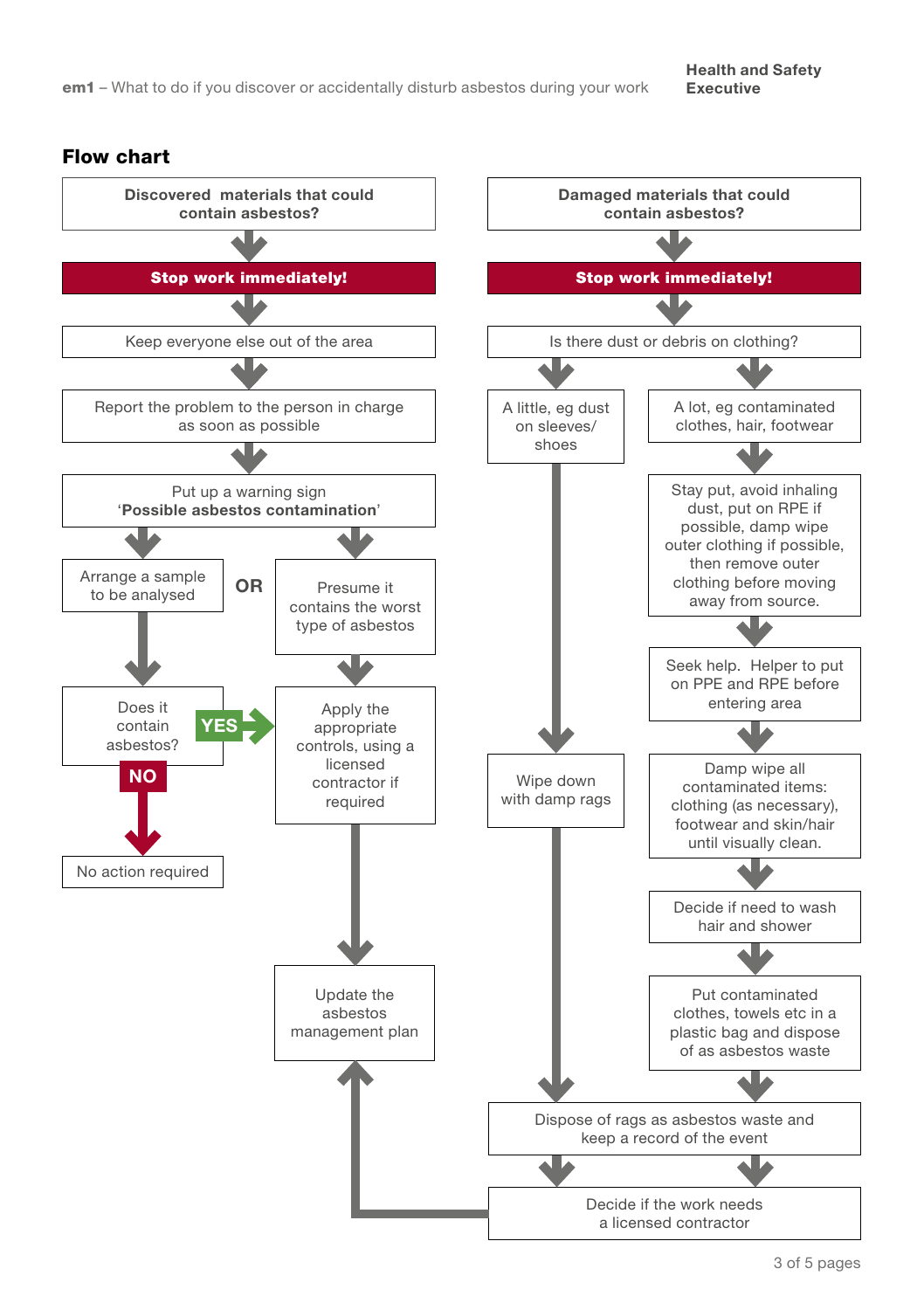#### Health and Safety Executive





AIB fire surround Don't assume there will always be warning signs. There could be undiscovered asbestos in buildings you work on

 $\begin{minipage}{0.5\textwidth} \begin{tabular}{|l|l|l|} \hline \textbf{a} & \textbf{b} & \textbf{c} & \textbf{c} & \textbf{c} & \textbf{c} & \textbf{c} & \textbf{c} & \textbf{c} & \textbf{c} & \textbf{c} & \textbf{c} & \textbf{c} & \textbf{c} & \textbf{c} & \textbf{c} & \textbf{c} & \textbf{c} \\ \hline \textbf{a} & \textbf{b} & \textbf{c} & \textbf{b} & \textbf{c} & \textbf{c} & \textbf{c} & \textbf{c} & \textbf{$